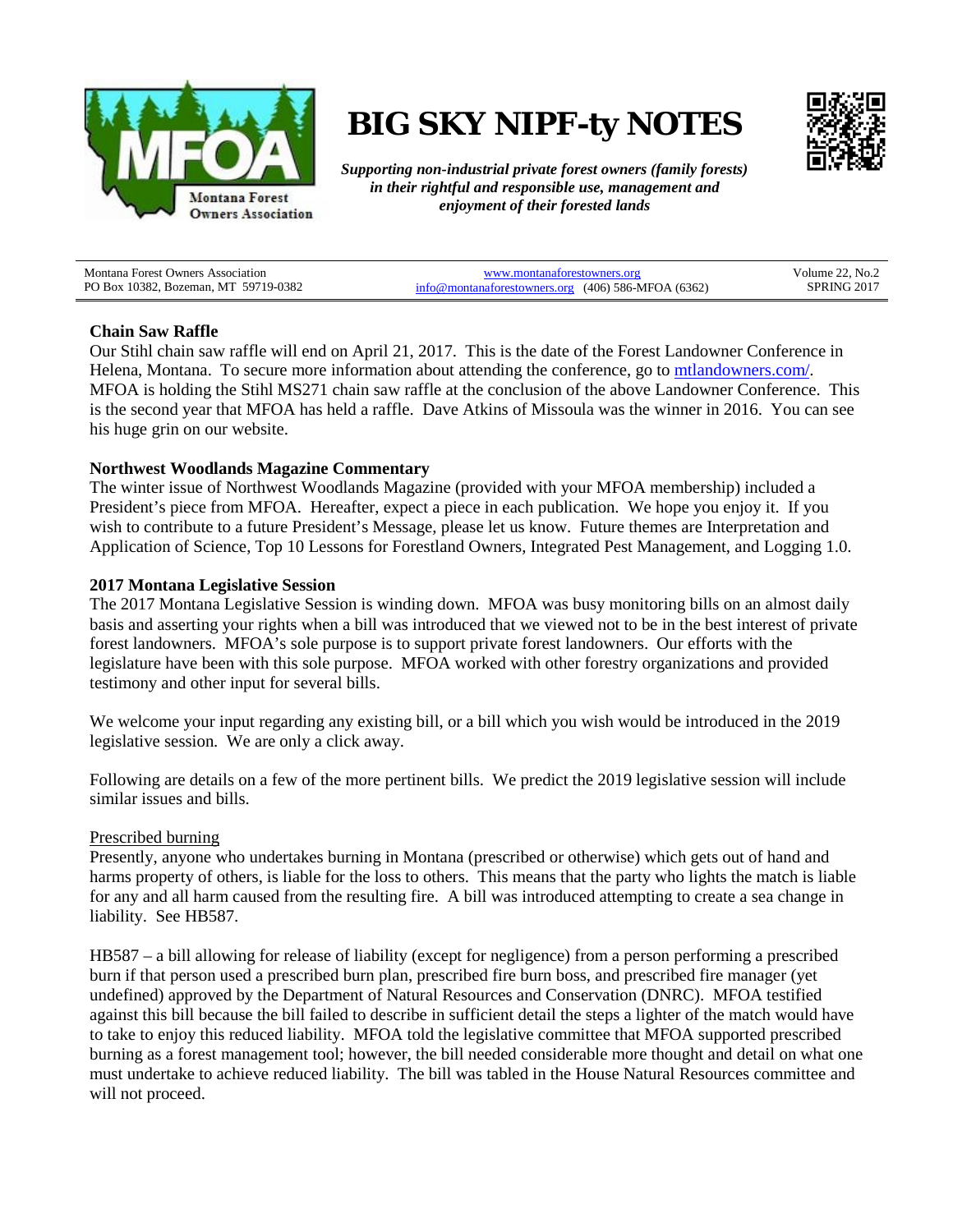## Property taxation

The Montana Code Annotated specifies different classes of property for assessment purposes. Land under residential, commercial and industrial buildings is class four. Agricultural land is class three. Forest land is class ten. The Department of Revenue is responsible for classifying each parcel of land. Forest lands enjoy low taxation in relation to other lands. Class four property is assessed at market value. For decades the Department of Revenue has extracted one acre of forest land that has a residence, and changed its classification from class ten to class four property, leaving the remaining property as class ten (so long as there remained 15 acres). The Department of Revenue has also extracted forest land under commercial and industrial buildings and reclassified the real estate from class ten to class four property. This land reclassification resulted in higher property taxes for the extracted land under the residential, commercial or industrial buildings. This has been the practice of the Department of Revenue for decades, but last December the Montana Tax Appeal Board ruled that the Department of Revenue had no legal authority to reclassify one acre under residential property, and the acreage extracted under commercial and industrial properties. See HB583.

HB583 – a bill allowing for change of class of assessment if designated forest lands are being used as other than forest lands. If the lands contain a residence, one acre is to be allocated as class four (market value) for the residence. Other uses are to be allocated on the actual acreage used (such as ¼ acre under a commercial building). MFOA testified that the "one acre" size under a residence was arbitrary, and that the actual acreage should be determined by the footprint of the residence. MFOA also suggested excluding reclassification of forest lands that were being used "for associated forest land management practices." The Senate Taxation committee did not accept MFOA's request to not use an arbitrary "one acre" under a residence. However, the Senate Taxation committee did amend the bill to not reclassify property being used for "associated forest land management." (Such land might include a shed for a tractor and winch, weed spray equipment, or tools for forest land management.) The bill passed the second Senate reading and is scheduled for the third reading on April 10. Then the amended bill must go to the House.

### Access

Access across private property to reach public or private properties remains contentious and probably will intensify with the ever-changing landownership. There is a push-and-pull between those who think they have legal access, and the property owners who disagree. Today, if someone has a dispute and he cannot resolve it, he may file a suit to determine whether he has a prescriptive easement, or whether the road is actually public. A bill was introduced in the Senate in an attempt to have these issues resolved by the board of county commissioners. See SB262.

SB262 – a bill prohibiting the restriction of public access on certain roads. This bill restricts a person from installing a fence, other barrier, or sign intended to prevent vehicular travel by the public on a road or right-ofway that has no proven legal status, that is used for normal vehicular travel by the public, and that appears to meet the conditions necessary to qualify for a prescriptive easement or other public road designation, unless the person first applies to and receives permission from the board of county commissioners. MFOA testified against this bill as an infringement of property rights. Further, MFOA contended that any such disagreement would ultimately end up in court, and that getting the county involved was not beneficial. This bill was tabled in the Senate Highways and Transportation committee and will not proceed.

#### Rural improvement districts

Montana Code Annotated 7-12-2102 allows for the creation of a rural improvement district if all landowners in such district-to-be petition to create such district. Once a district is created, the costs are assessed to all landowners in that district. Rural roads are otherwise maintained by the owners or homeowner associations. See SB79.

SB79 – a bill allowing for the creation of a rural improvement district solely for road maintenance upon petition of the owners of more than 60% of the area in the proposed district. During the legislative proceedings, the 60% requirement was changed to 85%. MFOA advised and warned its members of a possible legislative maneuver to take action on the House floor to change the 85% back to 60%. The bill passed at 85%. Further, the bill was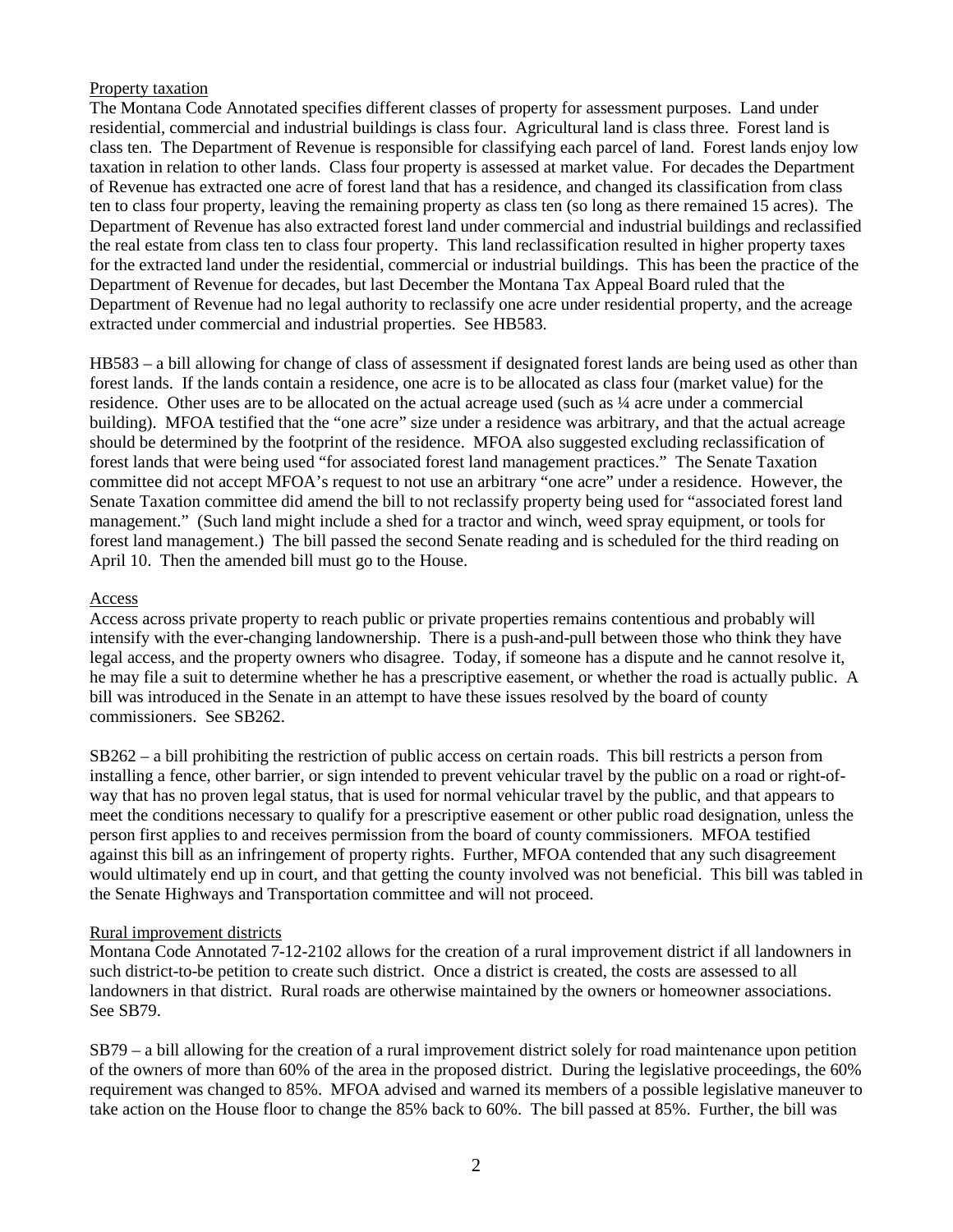restricted to residential subdivisions. MFOA is working to keep additional taxes from being charged to its forestland members who may not agree with the creation of a rural improvement district.. Hopefully, such a district, if created, will indeed be desired by all the landowners.

## Fire Assessments

Montana Code Annotated 76-13-201 provides for the collection of a fire fighting assessment on the real estate tax bill for "an owner of land classified as forest land that is within a wildland fire protection district or that is otherwise under contract for fire protection by a recognized agency…" This is not a tax, but instead a fee for fire protection. If your property is in a Fire Protection District you may see an assessment such as "State Forester" or "Fire Assessment" on your real estate tax bill. Different counties list the assessment under different names. See SB72.

SB72 – a bill creating a fund for firefighters' disease benefits. Version 2 of this bill included \$125,000 of funding from the wildland fire protection districts. This could have resulted in increased assessments to forest land owners. MFOA started watching this bill after the bill was amended to use funding from wildland fire protection districts. MFOA supports a fund for fire fighters but it opposes the potential assessments to forest land owners. MFOA was prepared to testify against this bill; however, a committee amended the bill to use other funds. Later, the bill was tabled in the House Business and Labor committee and will not proceed.

## **Website**

When we Google "MFOA," the Montana Forest Owners Association shows on the second page. We are hoping to get MFOA onto page one. We have also experienced non-members contacting us through the website to seek assistance in the forestry world. We give special thanks to Jay Pocius, chair of the MFOA website committee. She uses her specialized web design skills and application knowledge to keep the website current.

Do you want a special topic on the website? Go ahead and ask.

## **Oldest chain saw contest**

Please tell us about your old chain saw and how it is performing for you. Tell us an interesting story. When and where did you acquire your saw? We will give credit to the MFOA member with the oldest operating chain saw (independent of the owner's age) and include a photo of you and your saw in our next NIPF-ty Notes.

# **Spotlight**

Do you have a story to share? We wish to offer an opportunity for you to share with our members an interesting story. We forest owners thrive on the experiences of others, so please step up.

I will start this spotlight with my experience of controlling Black Knot disease (Apiosporina morbosa) on chokecherry bushes and fruit trees. The most distinguishing symptom of black knot is the characteristic black, tar-like swellings that develop on braches of the infected plants. Per Ohioline of the Ohio State University Extension "The fungus overwinters in knots on twigs and branches or in the infected wood immediately surrounding them. In the spring, the fungus produces sports (ascospores) in sacs (asci) contained within tiny fruiting bodies on the surface of the knots. These ascospores are ejected into the air during rainy periods and are blown for moderate distances by wind currents. Only succulent green twigs of the current season's growth are susceptible to infection. Ascospores that land on them may germinate and cause infection if the twigs remain wet for a sufficient length of time. Normal growth is disrupted in the infected regions, and a knot is formed as the fungus causes the plant to produce tumorlike growths. Knots may become visible by the late summer of the year of infection but often are not noticed until the following spring, when they begin to enlarge rapidly. New ascospores capable of spreading the disease may be formed in the young knots the year following infection but often are not formed until the second spring.